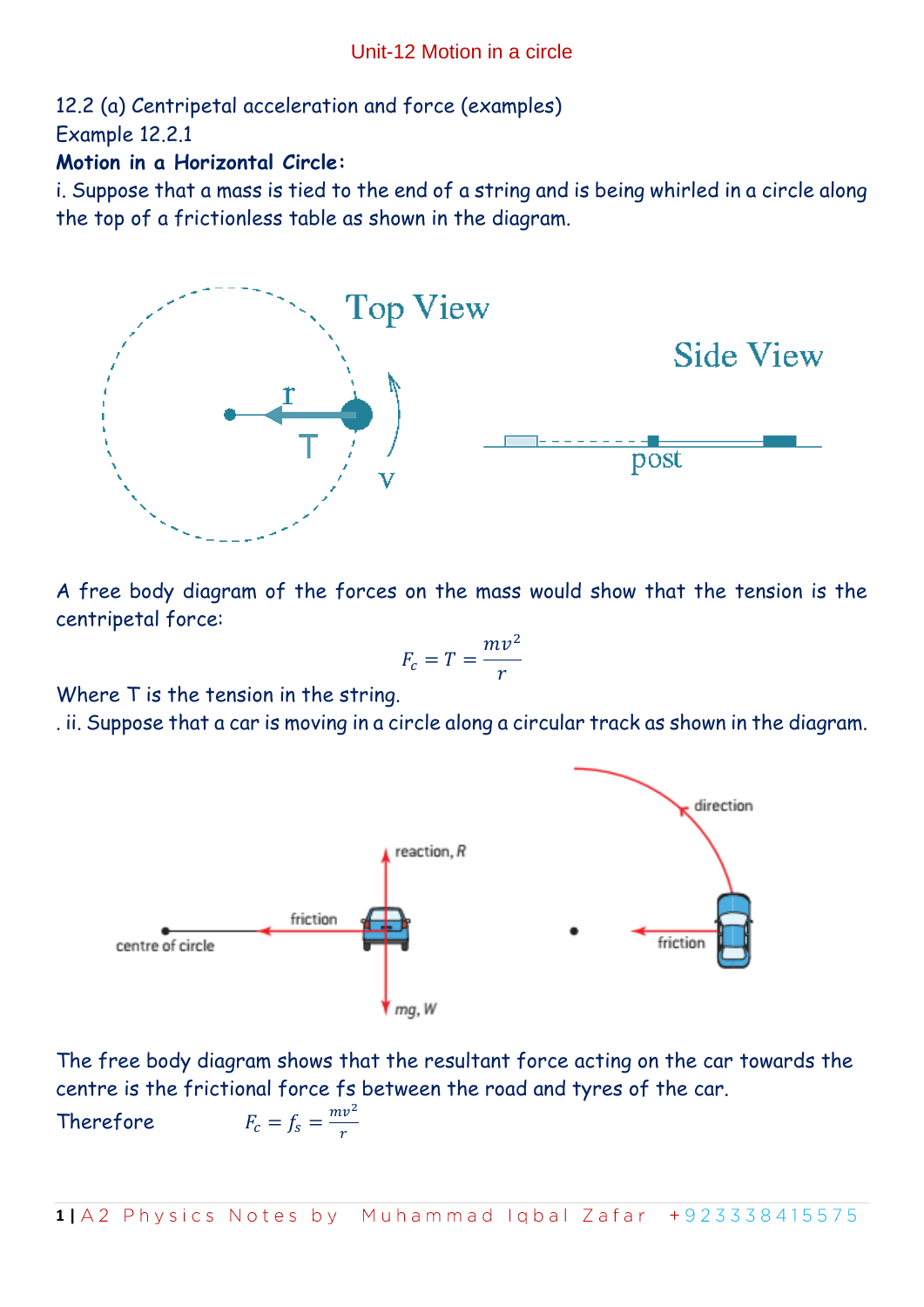# Example 12.2.2

**Motion in a Vertical Circle:** Unlike horizontal circular motion, in vertical circular motion the speed, as well as the direction of the object, is constantly changing. Gravity is constantly either speeding up the object as it falls, or slowing the object down as it rises.

#### **i. Mass attached to string**

Suppose an object of mass m is being whirled on the end of a string in a vertical circle. Let's look at the free body diagrams of the forces acting on the block at the top of the circle and at the bottom of the circle.



#### **Top of the circle**

At point B the forces T (tension) and mg (weight) are directed downwards towards the center. Since the mass is in circular motion, therefore, the net force must act towards the center of the circle.

the centripetal force is the sum of  $T_{down}$  and mg.

$$
F_c = T_{down} + mg
$$

$$
T_{down} + mg = \frac{mv^2}{r}
$$

$$
T_{down} = \frac{mv^2}{r} - mg
$$

To calculate the minimum or critical velocity( $v_{min}$ ) needed for the block to just be able to pass through the top of the circle without the rope sagging, let the tension in the rope approaches zero.

$$
0 = \frac{mv^2}{r} - mg
$$

$$
\frac{mv^2}{r} = mg
$$

$$
v_{min} = \sqrt{rg}
$$

## **Bottom of the circle**

At the bottom of the circle at point C. The net force acting towards the center,  $F_c$ , is the difference between Tup and mg as they point in opposite directions.

centripetal force = Tup- mg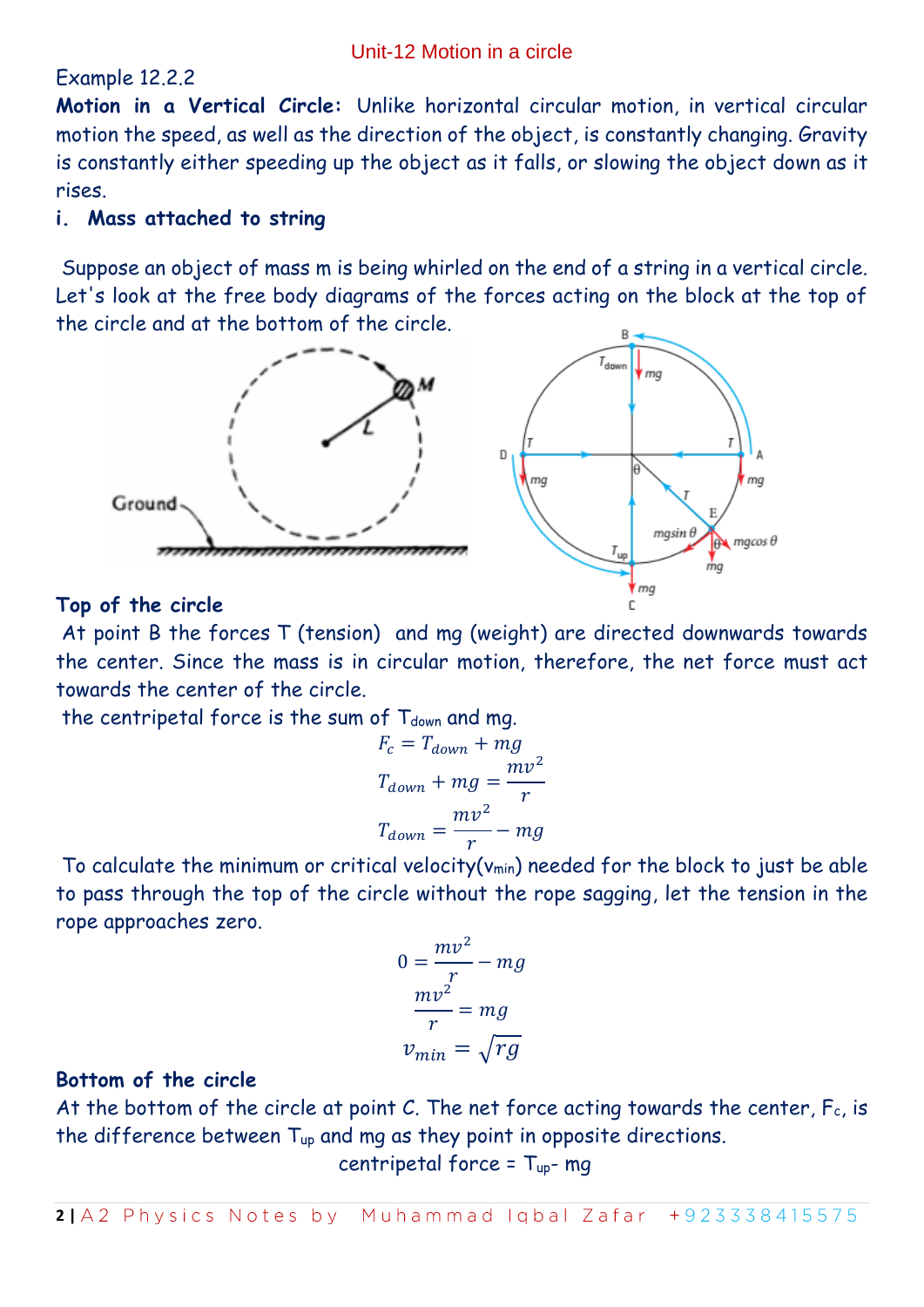Unit-12 Motion in a circle  
\n
$$
F_c = T_{up} - mg
$$
\n
$$
T_{up} - mg = \frac{mv^2}{r}
$$
\n
$$
T_{up} = \frac{mv^2}{r} + mg
$$

This formula will be used frequently to calculate the tension in the string in a simple pendulum as the pendulum bob swung through its lowest position - the equilibrium position, the point of greatest KE.

**Note:** the tension in the string is GREATEST as the block passes through the bottom of the circle and LEAST while it passes through the top of the circle.

#### **Intermediate Point at angle θ with the vertical**

If you were asked to calculate the tension at any **intermediate point**, then the net force i.e the centripetal force would be equal to T - mg cos θ.

$$
F_c = T - mg\cos\theta
$$
  

$$
T - mg\cos\theta = \frac{mv^2}{r}
$$
  

$$
T = \frac{mv^2}{r} + mg\cos\theta
$$

Notice that components of the weight are taken, not components of the tension. It is a component of the weight vector that acts along the tangent and produces acceleration.

**In order to solve for tension, you would have to use conservation of energy techniques to first solve for the velocity at the requested intermediate position.** ii. **Roller Coaster**

Now, consider an example of a person riding a roller coaster through a circular section of the track, a "loop-the-loop."



Let's look at the formulas needed to calculate the **normal force**, N, exerted on a object traveling on the inside surface of a vertical circle as it passes through the bottom and through the top of the ride.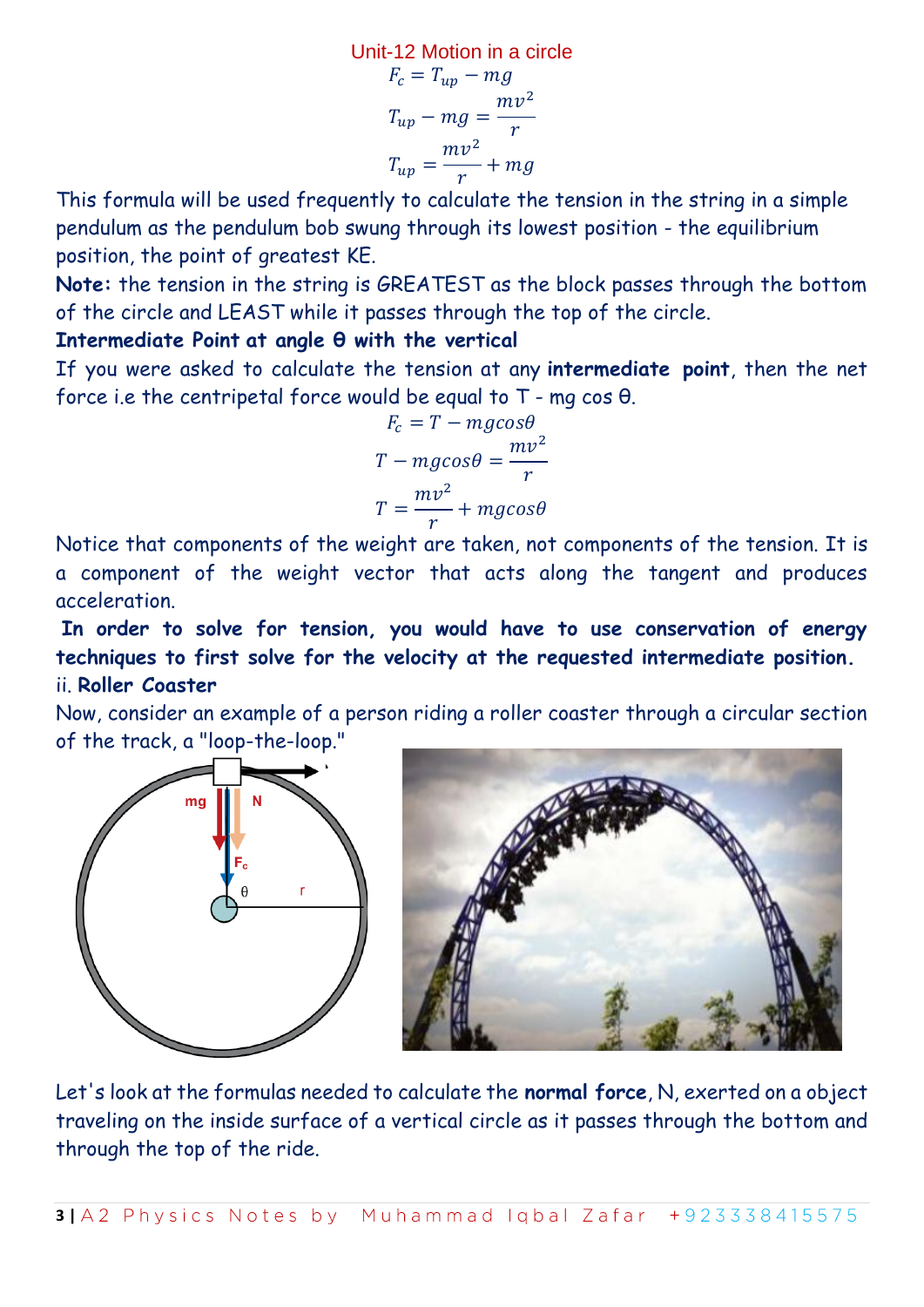# **At the top**

The centripetal force is the sum of N (normal reaction) and mg (weight)

$$
F_c = N + mg
$$

$$
N + mg = \frac{mv^2}{r}
$$

$$
N = \frac{mv^2}{r} - mg
$$

If we let the value of normal approach zero in the formula the same value for the critical velocity that we got when solving for the tension in the string in our previous discussion,  $v_{min} = \sqrt{rg}$ 

In roller coasters, this critical velocity is a safety threshold.

# **At the bottom**

The centripetal force is the resultant of N (normal reaction) and mg (weight)

$$
F_c = N - mg
$$
  

$$
N - mg = \frac{mv^2}{r}
$$
  

$$
N = \frac{mv^2}{r} + mg
$$

**Note:** that the normal reaction, N, appears to play the same role as the tension, T, in our equations for vertical circular motion.

Example 12.2.3

## **Motion of conical pendulum:**

An object of mass 'm' attached to the end of string making angle θ with the verticle and tracing a horizontal circle is a conical pendulum. This is a horizontal circle in which gravity is always perpendicular to the object's path.



Free body diagram of the mass on the end of the pendulum shows the following forces. Tcos θ balanced by the object's weight mg and Tsinθ is supplying the centripetal force necessary to keep the block moving in its circular path:

$$
F_c = T \sin \theta
$$
  

$$
T \sin \theta = \frac{mv^2}{r}
$$
  
and 
$$
T \cos \theta = mg
$$